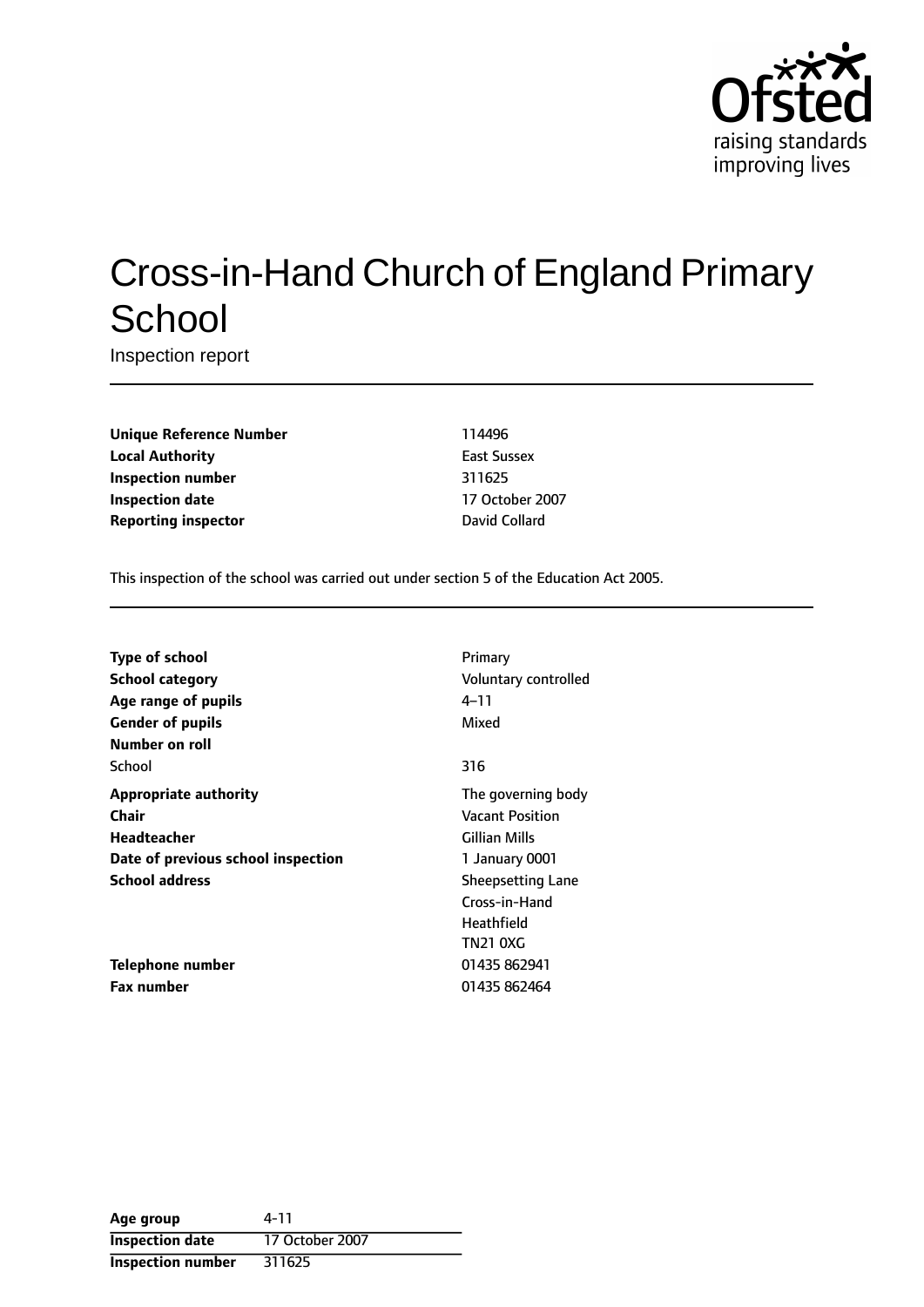© Crown copyright 2007

.

#### Website: www.ofsted.gov.uk

This document may be reproduced in whole or in part for non-commercial educational purposes, provided that the information quoted is reproduced without adaptation and the source and date of publication are stated.

Further copies of this report are obtainable from the school. Under the Education Act 2005, the school must provide a copy of this report free of charge to certain categories of people. A charge not exceeding the full cost of reproduction may be made for any other copies supplied.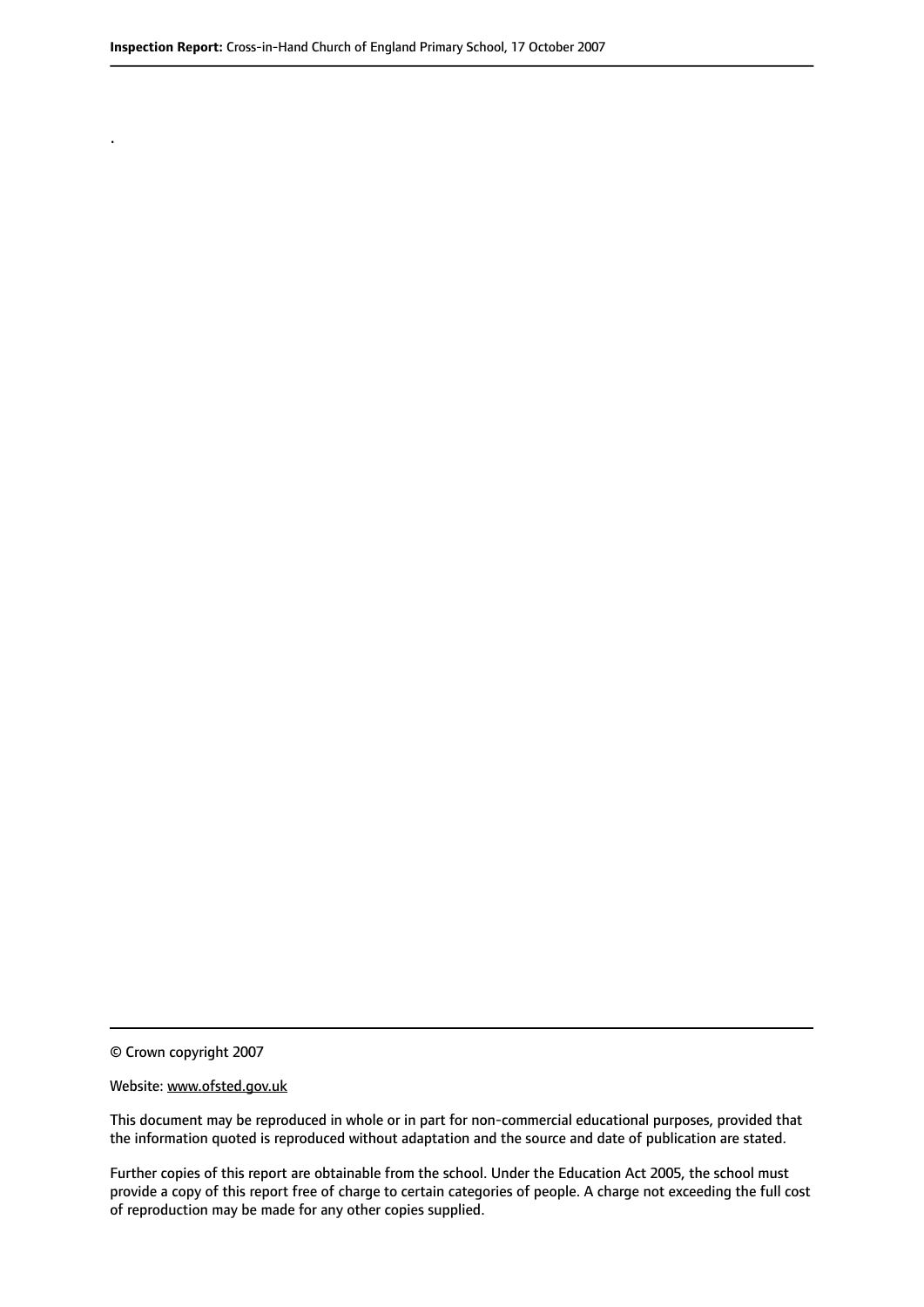# **Introduction**

The inspection was carried out by one Additional Inspector. The inspector evaluated the overall effectiveness of the school and investigated the following issues: whether the achievement of pupils is good throughout the school and across a number of subjects, establishing whether the right actions are being taken at all levels of leadership to ensure the continuing success of the school. Evidence was gathered from lesson observations, interviews with the headteacher, the deputy headteacher, full senior leadership team and governors, and discussions with pupils and staff. Other aspects of the school's work were not investigated in detail, but no evidence was found to suggest that the school's own assessments, as given in its self-evaluation, were not justified, and these have been included where appropriate in this report.

## **Description of the school**

This is a larger than average school serving an area on the outskirts of the town. Pupils start school with attainment that is broadly similar to that expected for their age. Building works will shortly be starting to provide extended nursery facilities.

#### **Key for inspection grades**

| Grade 1 | Outstanding  |
|---------|--------------|
| Grade 2 | Good         |
| Grade 3 | Satisfactory |
| Grade 4 | Inadequate   |
|         |              |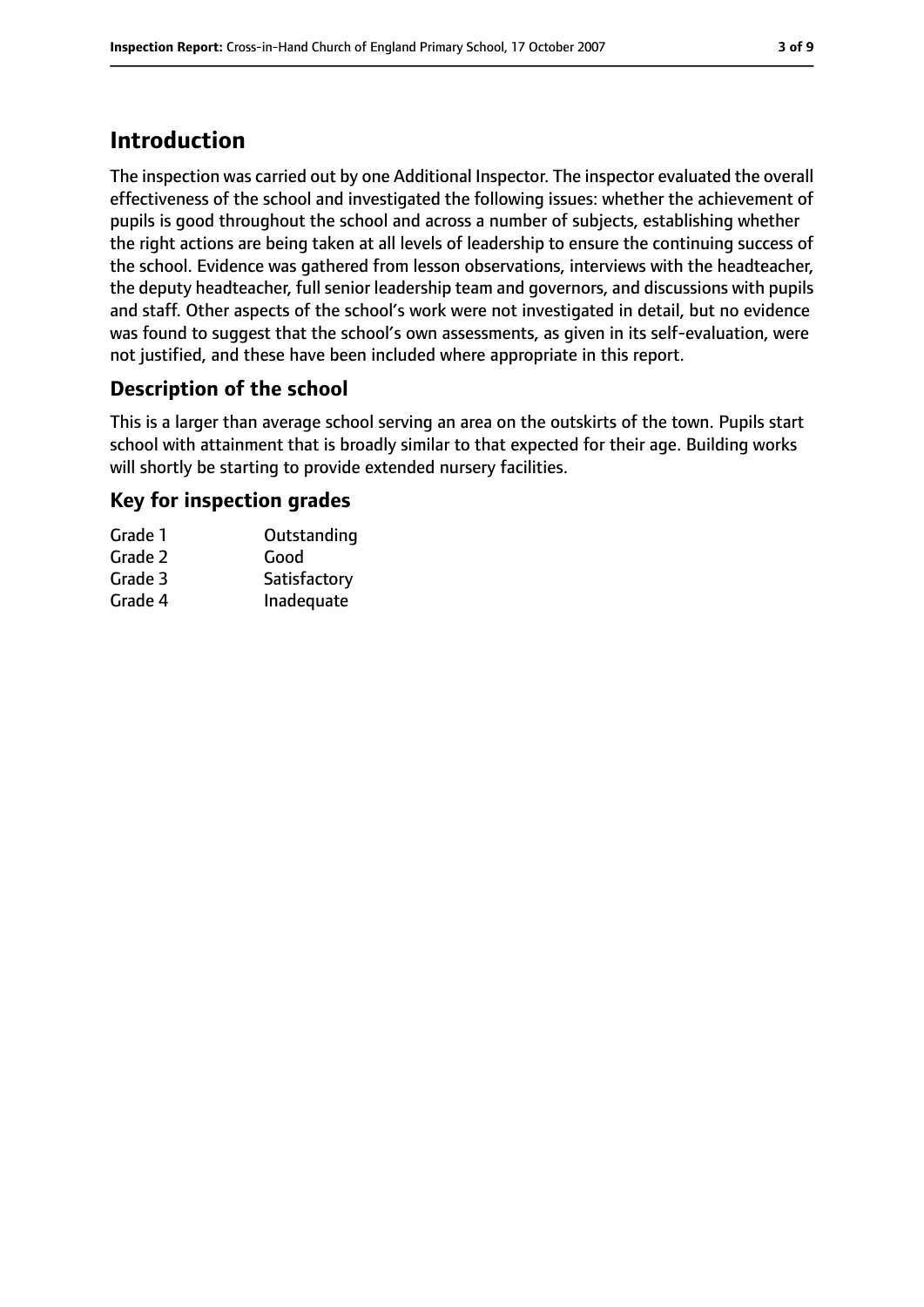## **Overall effectiveness of the school**

#### **Grade: 1**

This is an outstanding and highly effective school. It is providing pupils with the right opportunities to ensure that they are very well prepared for their future lives. The accurate analysis of performance by the school's leadership and management and the very highly effective measures for improvement have been at the heart of the school's development. The extremely clear direction provided by the experienced headteacher is particularly well supported by the deputy headteacher, senior staff and governing body. Between them, they have produced a very well constructed and astute school improvement plan that concentrates on a small but highly focused number of priorities. The school sets very high expectations for itself. As the headteacher said, 'We are always trying to find ways of doing something better.' Nevertheless, the very consistent improvement that has been made over a number of years and all of the many positive outcomes for the pupils indicate an outstanding capacity for further improvement.

From a strong position at the time of the last inspection, the school has further improved the achievement of pupils and successfully tackled those areas that were less strong. For example, assessment is now much better used and a variety of approaches to teaching have been developed so that all lessons are at least good and a high number are outstanding. There are very many common strengths, such as the planning, organisation and variety of approaches to make teaching lively. As a result, pupils make continuously high levels of academic progress from the time they enter the Reception class to when they leave in Year 6. The innovative use of different activities has been very effective in driving up achievement, particularly in writing and for groups of pupils who have not been making the expected progress. For instance, data from assessment indicated that, over time, pupils in Year 5 were not doing as well as they could. This has been fully resolved by carefully readjusting activities in lessons so that they offer more opportunities for pupils to think independently and apply what they have already learnt. However, this successful approach is not consistent across all subjects.

Parents are overwhelmingly supportive of the school, many remarking how well their children are doing and how well rounded they feel their children's education is. This is evident in the highly innovative and varied activities that take place, the very extensive use of experts, visits and practical work, often involving parents' participation. For example, a day was recently organised that involved pupils and parents in writing stories and helping one another to understand the use of language better.

Pupils' excitement in learning can be seen in the way that they become highly involved in activities, guided by extremely skilful teaching. Pupils work particularly well with each other, showing high levels of maturity. Behaviour is exemplary and pupils are a delight to be with. They take turns and are prepared to do that bit extra to make sure they derive the most from their schooling. For instance, the questions pupils asked in a role play about the Tudors demonstrated the intensive research they had done and how well they used what they already knew about this period in history. Pupils have an excellent understanding about how to stay safe and healthy. They clearly understand how to deflect any potential conflict and many have used these skills to help in the playground. Even the youngest pupils are beginning to learn how to be healthy, explaining how they needed to clean their vegetables before putting them in the soup they were preparing. Pupils are also very closely involved with the local and the wider communities. Each class supports the education of a child in Ghana, keeping in regular contact through letters and photographs. Teachers from this school have visited Ghana and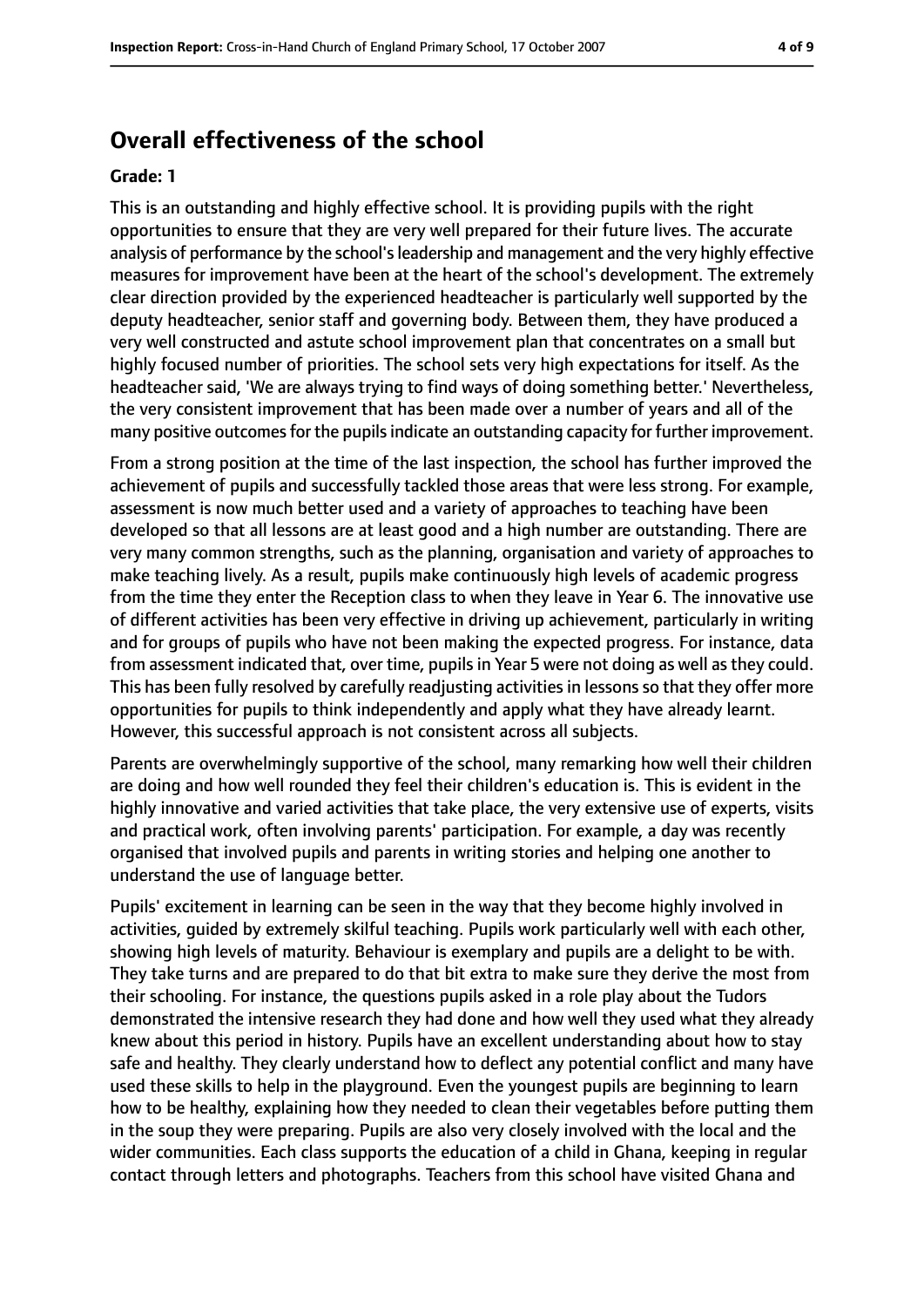have been able to provide first hand evidence of the results of the pupils' help. From this, everybody has learnt valuable lessons about different cultures.

The very many positive features of the school were summed up succinctly during one discussion with some pupils who said, 'This is a really good school - one of the best - case closed!'

## **Effectiveness of the Foundation Stage**

#### **Grade: 1**

Children make an extremely good start to their school life. By the time they leave the Reception classes, they have the skills they will need to make outstanding progress, not only in the basic areas of language and mathematics but also in their physical, social and creative development. Through the consistently excellent teaching, activities are aimed at providing a well balanced range of learning. For example, there are times of the day when staff direct what is to be learnt while, at others, children have play activities where they can make the choices about what to do. The excellent leadership of the Foundation Stage makes sure that there is a continuing appraisal of what works best for each individual and a thorough analysis of the children's progress. This helps guide the very appropriate support quickly and effectively. Parents are particularly impressed with the very wide range of information that they are given, both about their children's progress and also about what they can do to help them.

## **What the school should do to improve further**

■ Develop high standards throughout all subjects by improving pupils' independence through more opportunitiesfor them to think for themselves and apply the knowledge that they have previously learnt.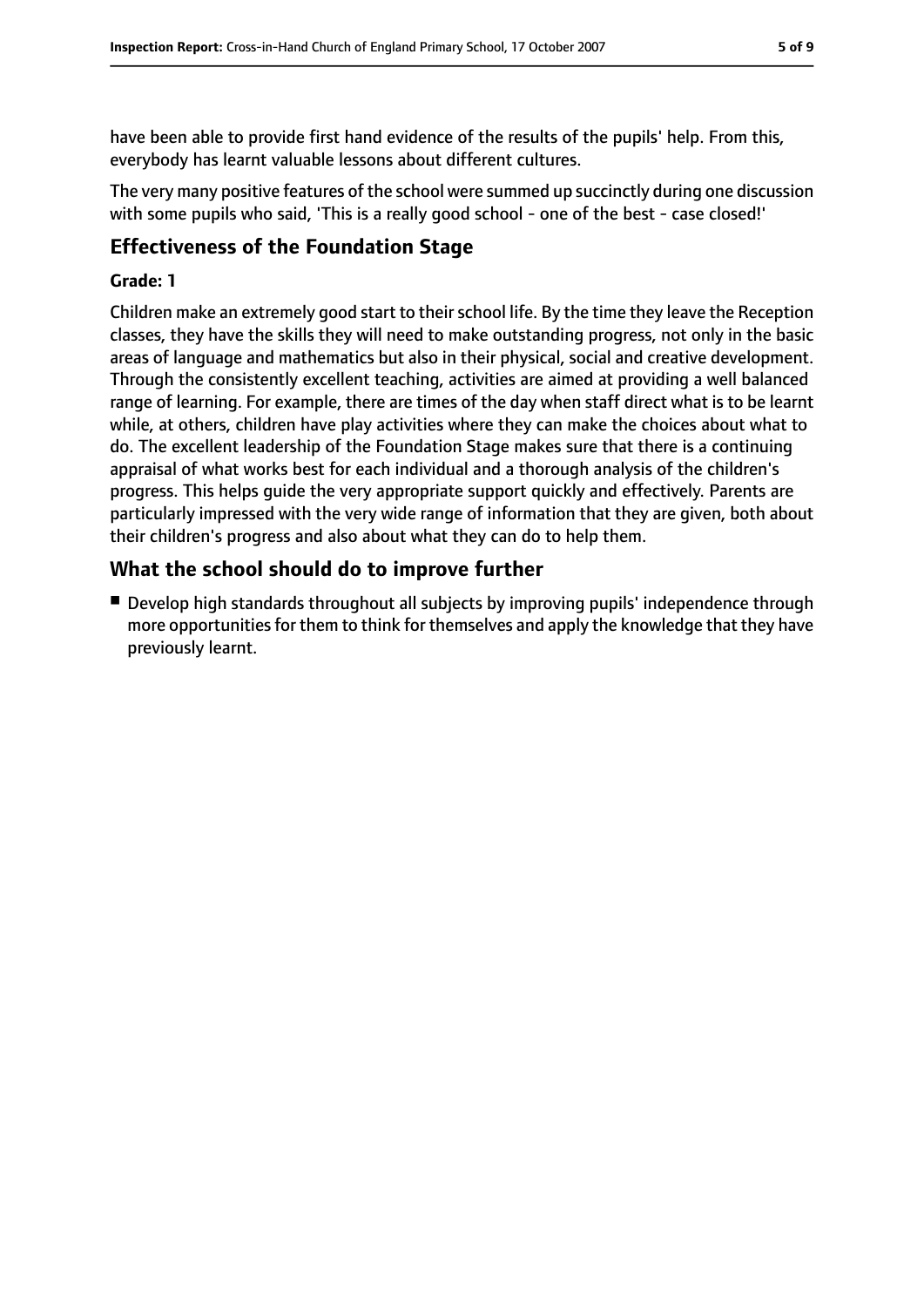**Any complaints about the inspection or the report should be made following the procedures set out in the guidance 'Complaints about school inspection', which is available from Ofsted's website: www.ofsted.gov.uk.**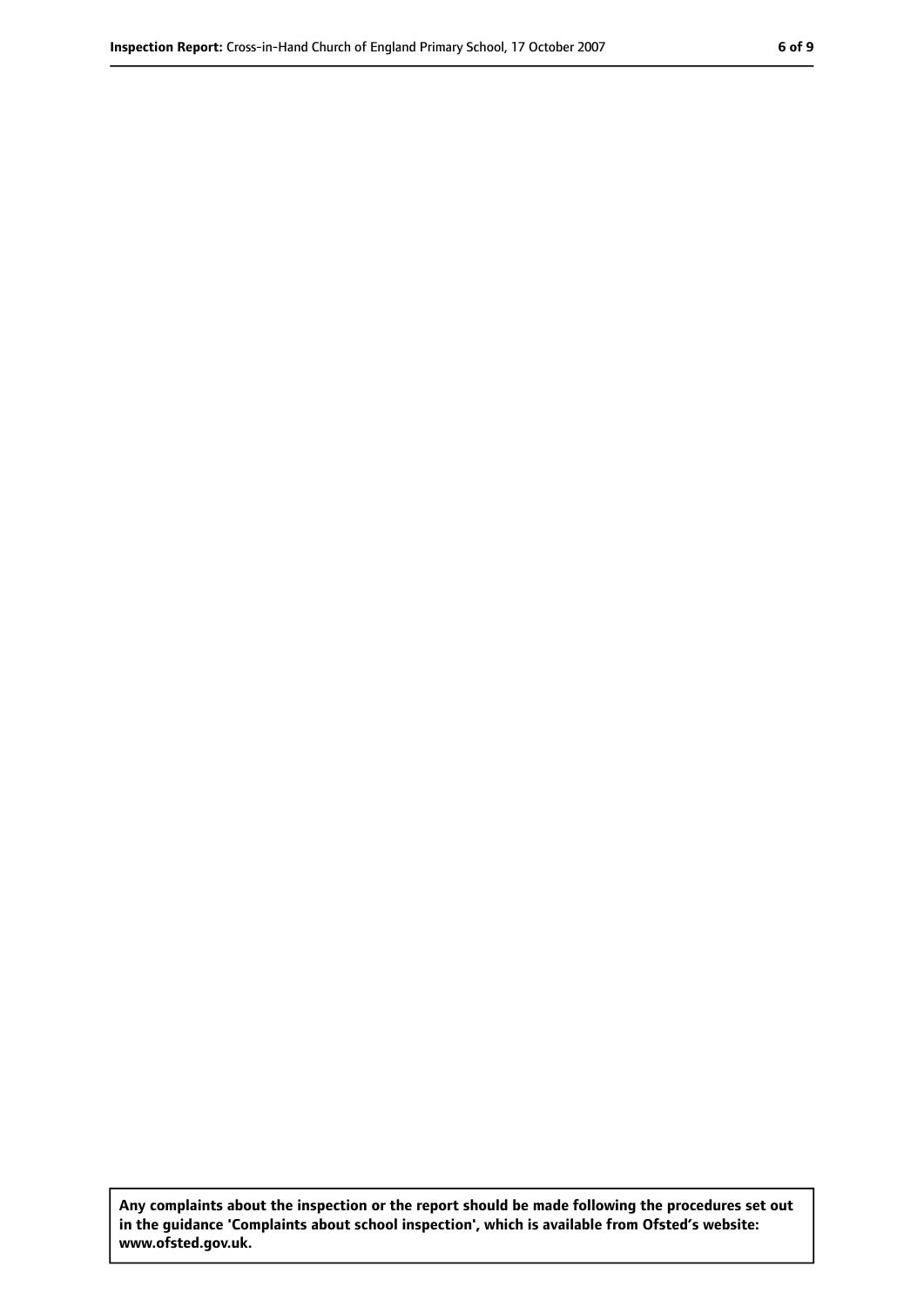# **Inspection judgements**

| $^{\backprime}$ Key to judgements: grade 1 is outstanding, grade 2 good, grade 3 satisfactory, and | <b>School</b>  |
|----------------------------------------------------------------------------------------------------|----------------|
| arade 4 inadequate                                                                                 | <b>Overall</b> |

## **Overall effectiveness**

| How effective, efficient and inclusive is the provision of education, integrated<br>care and any extended services in meeting the needs of learners? |     |
|------------------------------------------------------------------------------------------------------------------------------------------------------|-----|
| Effective steps have been taken to promote improvement since the last<br>inspection                                                                  | Yes |
| How well does the school work in partnership with others to promote learners'<br>well-being?                                                         |     |
| The effectiveness of the Foundation Stage                                                                                                            |     |
| The capacity to make any necessary improvements                                                                                                      |     |

#### **Achievement and standards**

| How well do learners achieve?                                                                               |  |
|-------------------------------------------------------------------------------------------------------------|--|
| The standards <sup>1</sup> reached by learners                                                              |  |
| How well learners make progress, taking account of any significant variations between<br>groups of learners |  |
| How well learners with learning difficulties and disabilities make progress                                 |  |

## **Personal development and well-being**

| How good is the overall personal development and well-being of the<br>learners?                                  |  |
|------------------------------------------------------------------------------------------------------------------|--|
| The extent of learners' spiritual, moral, social and cultural development                                        |  |
| The extent to which learners adopt healthy lifestyles                                                            |  |
| The extent to which learners adopt safe practices                                                                |  |
| How well learners enjoy their education                                                                          |  |
| The attendance of learners                                                                                       |  |
| The behaviour of learners                                                                                        |  |
| The extent to which learners make a positive contribution to the community                                       |  |
| How well learners develop workplace and other skills that will contribute to<br>their future economic well-being |  |

#### **The quality of provision**

| How effective are teaching and learning in meeting the full range of the<br>learners' needs?          |  |
|-------------------------------------------------------------------------------------------------------|--|
| How well do the curriculum and other activities meet the range of needs<br>and interests of learners? |  |
| How well are learners cared for, quided and supported?                                                |  |

 $^1$  Grade 1 - Exceptionally and consistently high; Grade 2 - Generally above average with none significantly below average; Grade 3 - Broadly average to below average; Grade 4 - Exceptionally low.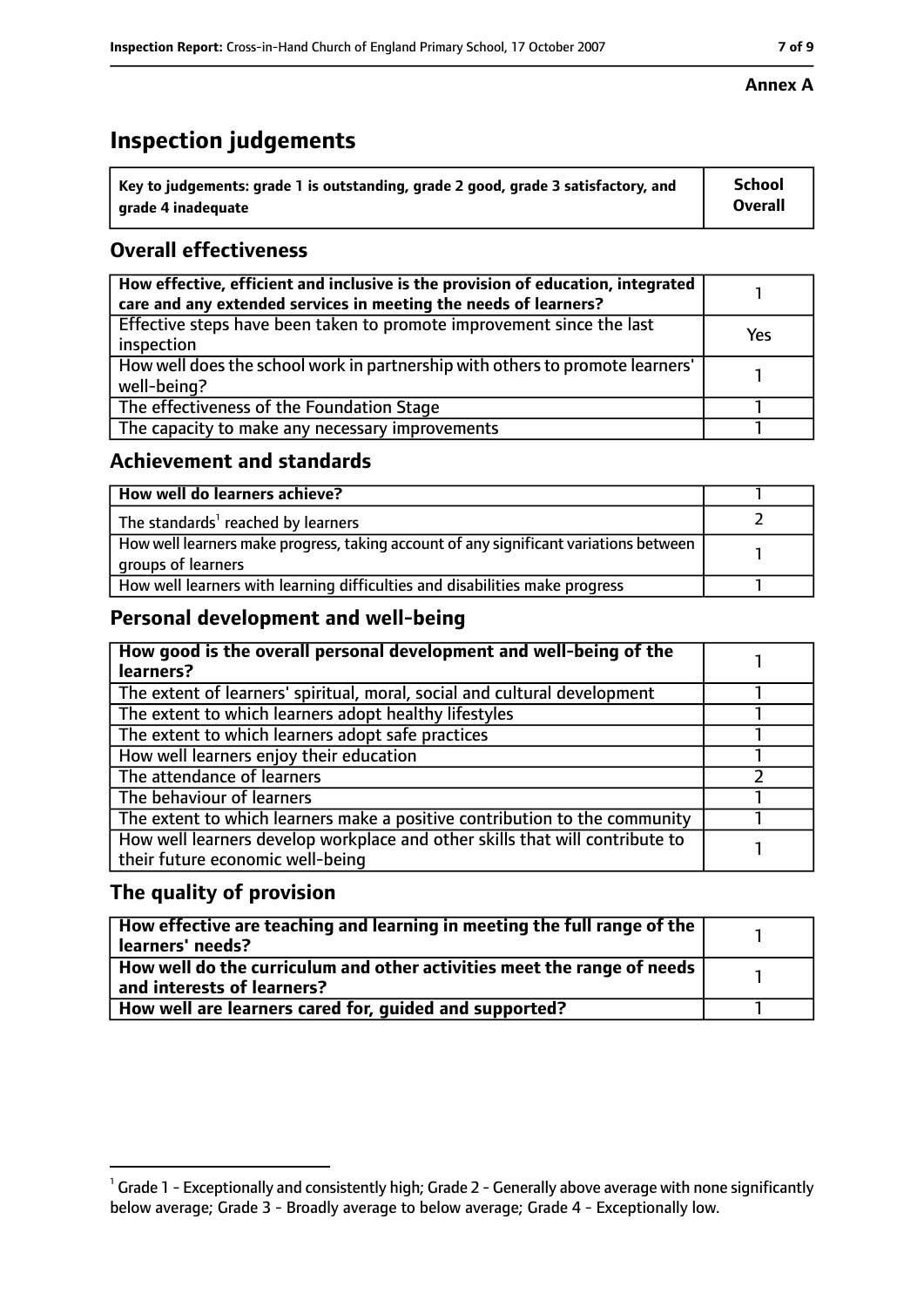#### **Annex A**

# **Leadership and management**

| How effective are leadership and management in raising achievement<br>and supporting all learners?                                              |     |
|-------------------------------------------------------------------------------------------------------------------------------------------------|-----|
| How effectively leaders and managers at all levels set clear direction leading<br>to improvement and promote high quality of care and education |     |
| How effectively leaders and managers use challenging targets to raise standards                                                                 |     |
| The effectiveness of the school's self-evaluation                                                                                               |     |
| How well equality of opportunity is promoted and discrimination tackled so<br>that all learners achieve as well as they can                     |     |
| How effectively and efficiently resources, including staff, are deployed to<br>achieve value for money                                          |     |
| The extent to which governors and other supervisory boards discharge their<br>responsibilities                                                  |     |
| Do procedures for safequarding learners meet current government<br>requirements?                                                                | Yes |
| Does this school require special measures?                                                                                                      | No  |
| Does this school require a notice to improve?                                                                                                   | No  |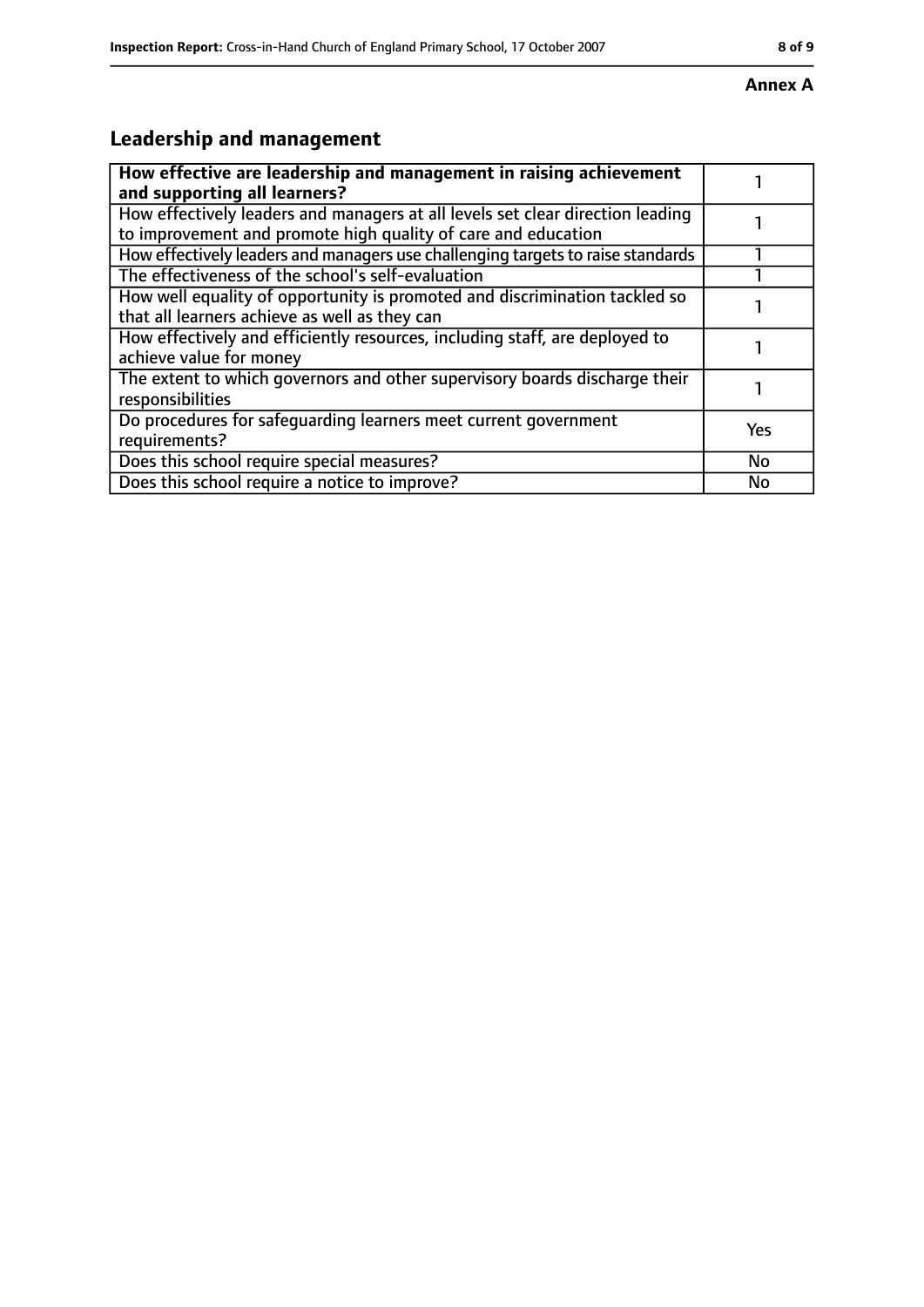#### **Annex B**

## **Text from letter to pupils explaining the findings of the inspection**

18 October 2007

#### Dear Pupils

Inspection of Cross-in-Hand C of E Primary School, Heathfield TN21 0XG

Thank you for making me so welcome during my recent visit. I very much enjoyed talking to so many of you and seeing what you were doing in your lessons. As I promised some of you, the main points of my report are included below.

- You told me quite clearly that you thought your school was great. I agree, so you will not be surprised to know that I have said that it is outstanding. This is because you all make good progress from one year to the next and leave the school with good standards.
- You all behave extremely well and are excited about learning. I was very impressed with the way that you all get on so well with each other. You are a credit to your parents and carers.
- Your teachers know just what to do to make lessons exciting. I can see from all the photographs and reports that there is so much to  $do - I$  wonder how you fit it all in.
- You are also helping to make your school better by suggesting ways that it can be improved. You need to continue to do this because the things you are suggesting are making a difference.
- Your headteacher, along with all the staff, has the right plans to make things even better. They are going to try and give you even more opportunities to think for yourselves because you are quite capable of doing so. This will help prepare you more for when you move onto your next school.

Finally, I wish you all success for the future. Continue to try your hardest and make sure you give everybody the support that you can.

Best wishes

David Collard (Lead inspector)